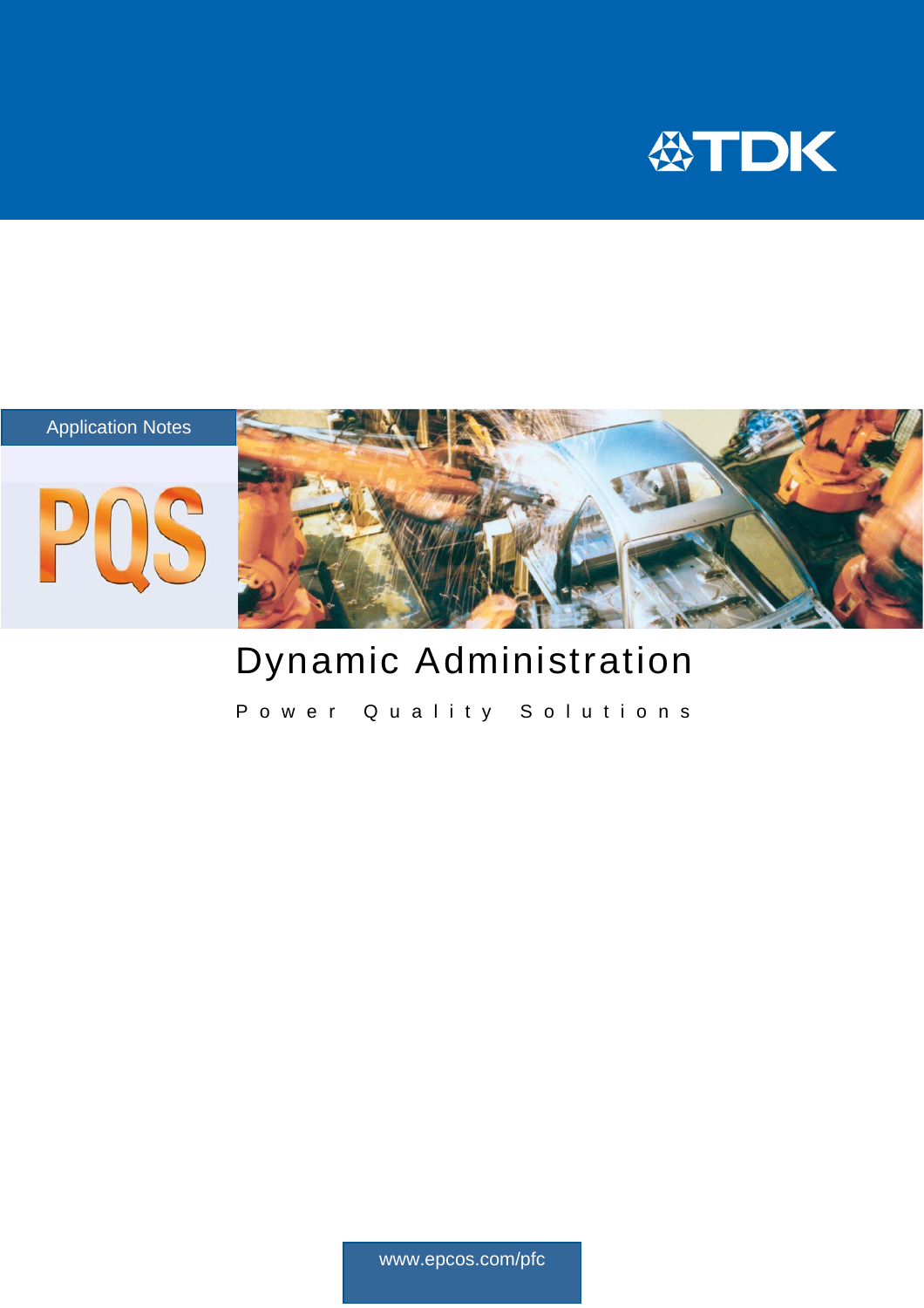

The collection of "PQS Application Notes" is a library with in-depth information on PFC applications, case studies and reference projects. It also serves as a helpdesk for all topics relating to PFC and PQS, is suitable for training purposes and is designed to answer frequently asked questions.

Each issue will focus on a particular application topic, a specific solution or a topic of general interest. The aim is to share the extensive knowledge gained globally by EPCOS PFC experts with regional staff who deal with PFC and PQS. The authors of the PQS Application Notes have extensive experience in the field of PFC and PQS and a professional background as electrical/design engineers or product marketing managers throughout the world.

These PQS Application Notes are issued from time to time and can be downloaded from the EPCOS Internet under www.epcos.com/pfc

Please contact the EPCOS PM department in Munich if you wish to receive the latest issue of the PQS Application Notes automatically by e-mail. A list with available titles may also be obtained from the PM department in Munich.

#### **Important Notes**

Some parts of this publication contain statements about the suitability of our products for certain areas of application. These statements are based on our knowledge of typical requirements that are often placed on our products for a particular customer application. It is incumbent on the customer to check and decide whether a product is suitable for use in a particular application. This Application Note may be changed from time to time without prior notice. Our products are described in detail in our data sheets. The Important Notes (www.epcos.com/ImportantNotes) and the product specific warnings and cautions must be observed. All relevant information is available through our sales offices.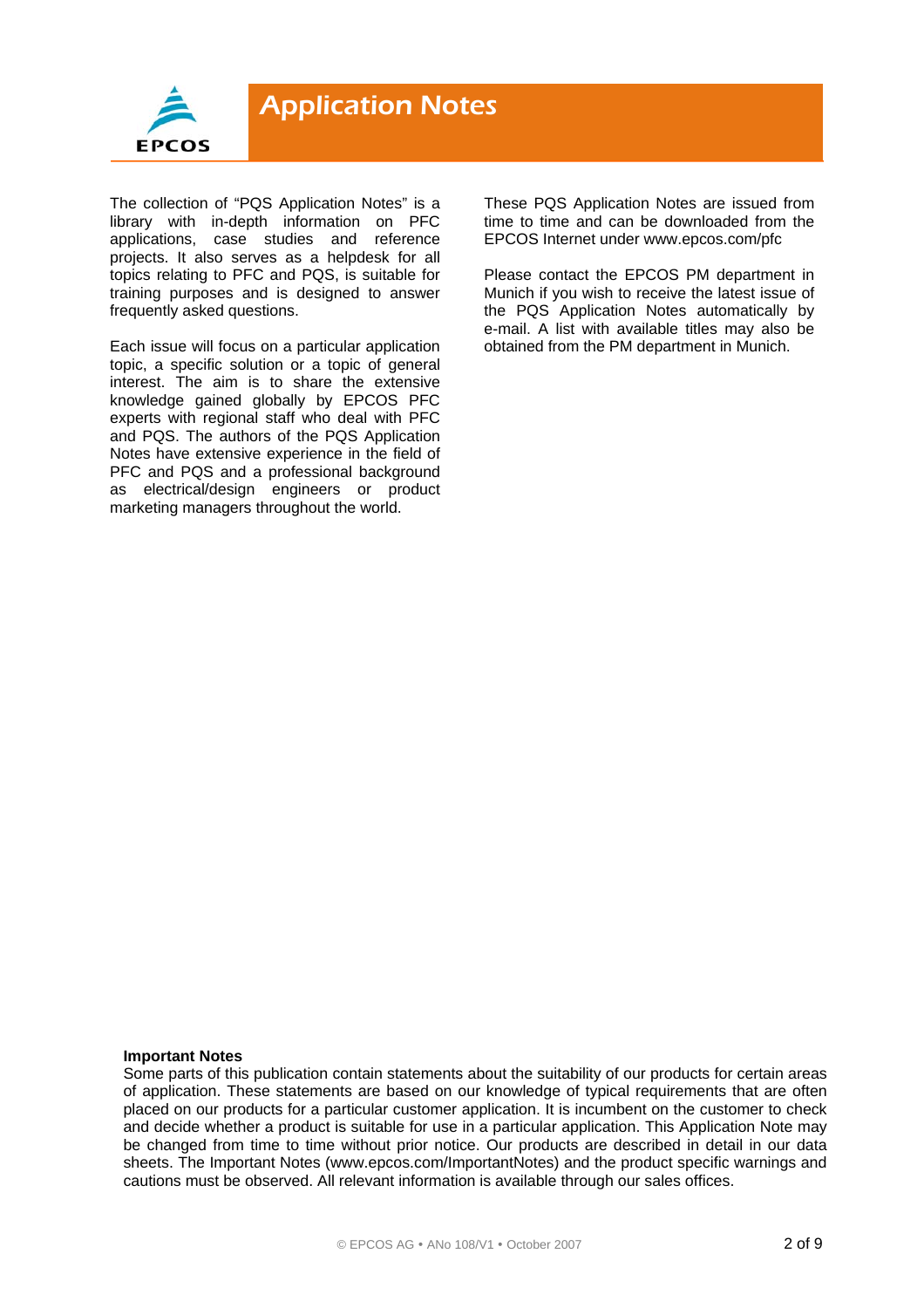

### **Foreword**

Conventional PFC-systems quickly reach their frontiers when they have to cope with fast changing loads. Especially administration buildings of today have a tremendous amount of electric consumers: elevators, lighting, chillers, office equipment put a heavy burden on the power supply by a number of switching operations that exceed the recommended value by far.

According to international standards IEC60831, capacitor contactors as used in conventional PFC-systems should not go beyond 5,000 switching operations per year  $-$  a value that is exceeded by far in huge administration buildings like the new "Murray House" in Hong Kong. To ensure a reliable power supply and increase the power quality, the facility management of the administration building in Hong Kong Central decided to invest into dynamic PFC.

This case study is a good example to show the improved values that are achieved by a tailormade dynamic PFC-solution.

EPCOS offers all key components out of one source for dynamic PFC: different series of PFC-capacitors, PF-controllers, thyristor modules and harmonic filter reactors – all perfectly harmonized to each other.



### **The Author**

*Dr. Peter Goldstrass* 

Dr. Goldstrass is part of the PFC product marketing team at EPCOS HQ/Munich. He is responsible for the definition of the global PFC product range and the product marketing for selected countries.

Professional experience in R&D, marketing and sales as well as his PhD in solid state physics help him to understand the requirements of both, basic development and final application to serve the needs of EPCOS' customers in the optimal way.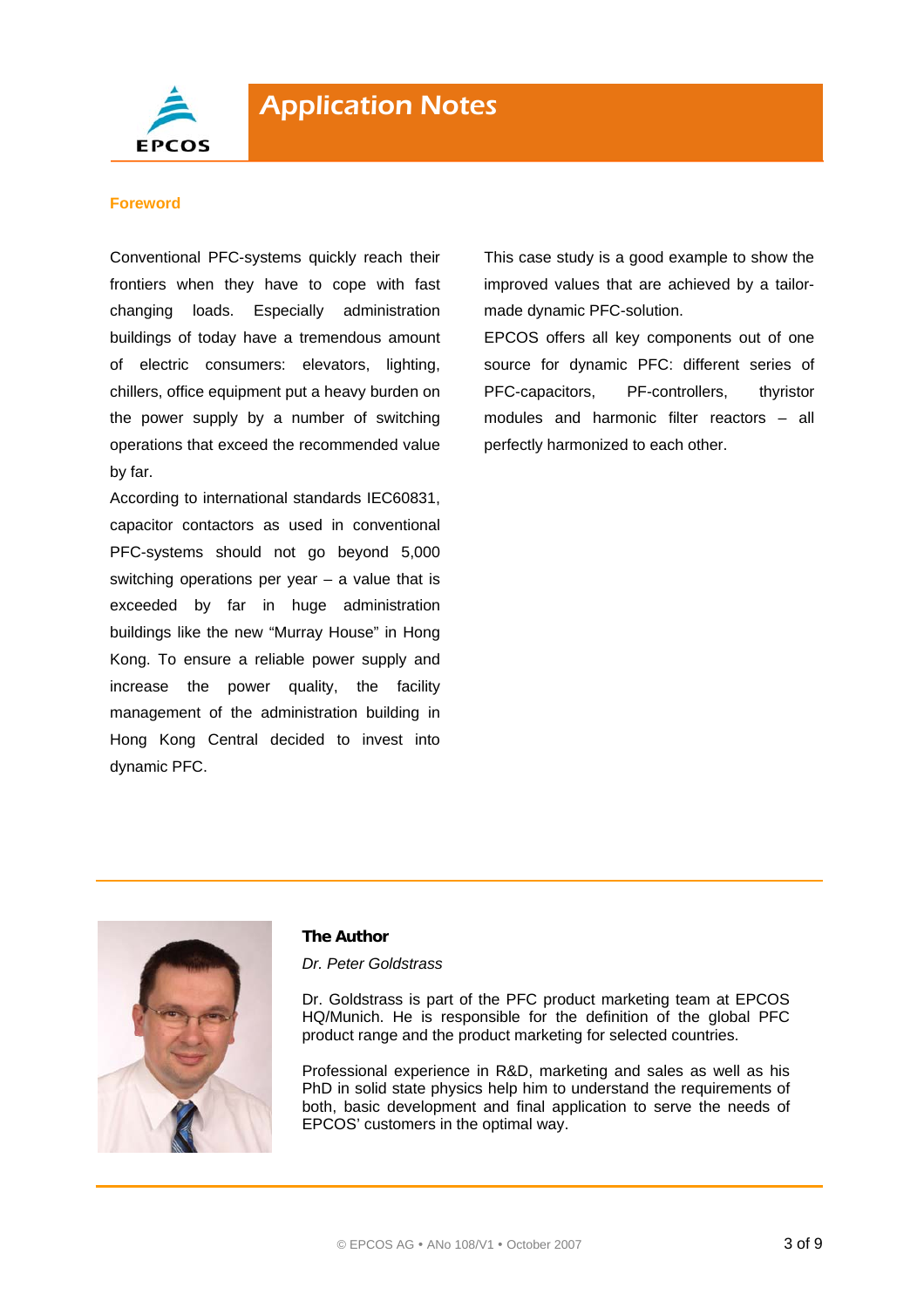

# **Application Notes**

# **Contents**

| 1.             |  |  |  |
|----------------|--|--|--|
| П              |  |  |  |
| L              |  |  |  |
| L              |  |  |  |
| 2.             |  |  |  |
| П              |  |  |  |
| $\Box$         |  |  |  |
| 3.             |  |  |  |
| ш              |  |  |  |
| $\Box$         |  |  |  |
| ш              |  |  |  |
| П              |  |  |  |
| 4.             |  |  |  |
| П              |  |  |  |
| 5.             |  |  |  |
| H              |  |  |  |
| 6.             |  |  |  |
| M              |  |  |  |
| l. I           |  |  |  |
| $\blacksquare$ |  |  |  |
| 7.             |  |  |  |
| H              |  |  |  |
| $\blacksquare$ |  |  |  |
| Ш              |  |  |  |
| Ш              |  |  |  |
| 8.             |  |  |  |
| 9.             |  |  |  |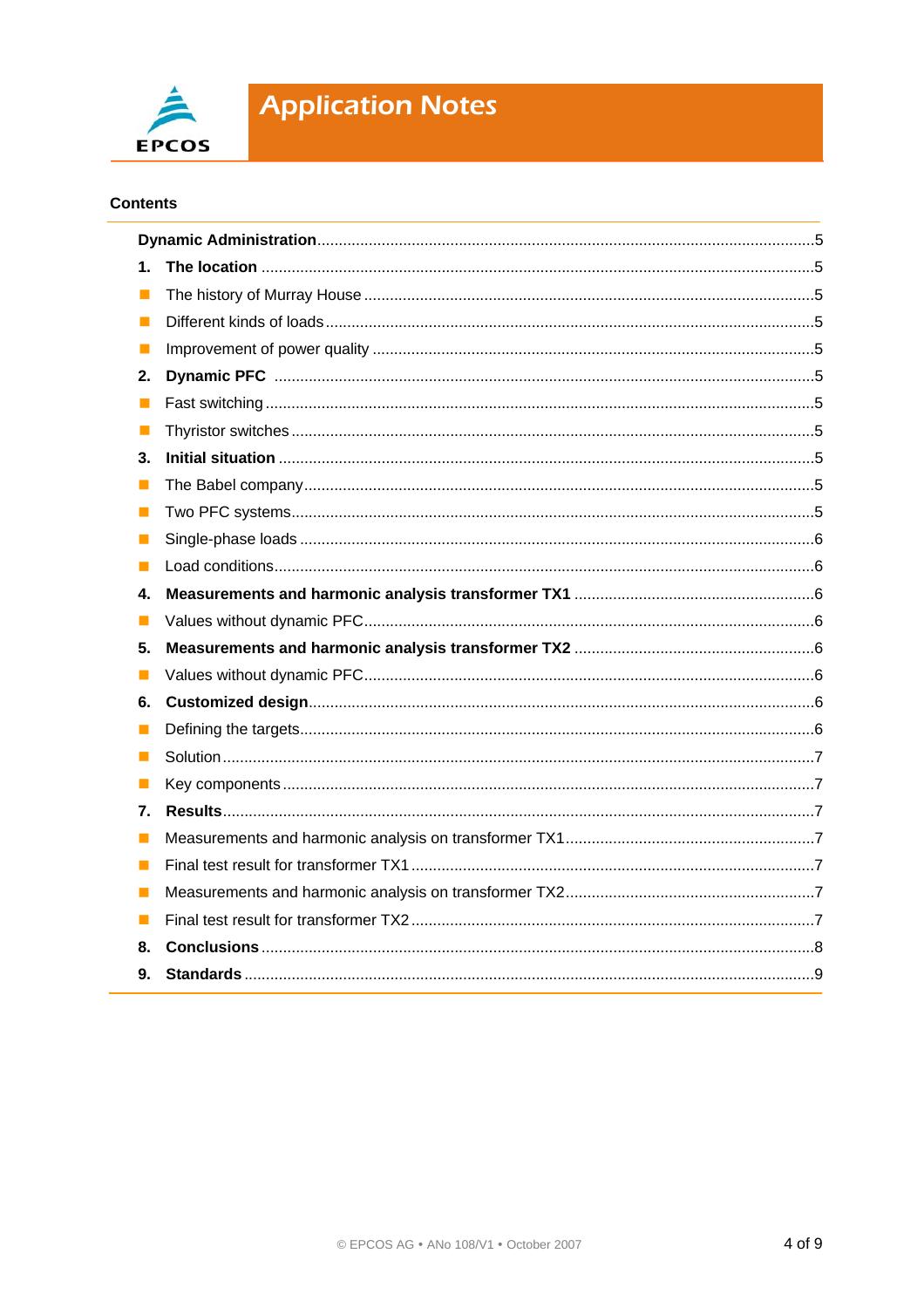

**Application Notes** Dynamic Administration

### Power Factor Correction

# **Dynamic Administration**

The Central District of Hong Kong (known in Cantonese as Chung Wan) has been the center of the city's trade and financial activities from the earliest days. Nowadays, this area – with more than a million inhabitants – also serves as its administrative center with its many consulates and government buildings.



**Fig. 1:** Hong Kong – Skyline of the Central **District** 

### 1. The location

One of the oldest government buildings in the Central District was **Murray House**. This Victorian edifice was dismantled in 1982 to make way for new buildings. It was then rebuilt and relocated to Stanley in 1998.

Instead of the original Murray House, a government administration building is now located at 22 Cotton Tree Drive, confusingly also known as Murray House!

Chillers, elevators, electronic office equipment – all these **different kinds of loads** with an exorbitantly high number of switching operations cause extreme stress to the power supply. Especially the chillers, which are a must during the Hong Kong summer, when temperatures reach more than 30 °C and humidity is high, may cause voltage sags and even blackouts. Although the new Murray House implemented PFC systems right from the beginning to **improve the power quality**, conventional technology very soon reached its limits.

## 2. Dynamic PFC

Whilst conventional systems for power factor correction (PFC) have found widespread use in standard applications operating under steady load conditions, they are not suited to fast fluctuating loads requiring reactions in real time. Industrial applications such as wind turbines, cranes, welding and pressing equipment and – as in the case of Murray House – elevators and chillers, demand very **fast switching**. Conventional PFC systems are switched by electromechanical capacitor contactors, making them far too slow for such processes. In a dynamic PFC system, the contactors are replaced by electronic **thyristor switches** that can switch within a few milliseconds and do not expose the capacitor to high inrush currents. This admits an almost infinite number of switchings per capacitor lifetime.



#### **Fig. 2:** Central District by night

#### 3. Initial situation

To solve this power supply problem, the **Babel company** of Hong Kong was commissioned to perform measurements of the existing PFC system/situation, which comprised:

- **Two automatic PFC systems** of 210 kvar each
- A conventional system with reactors
- Two transformers, each on a large chiller (conventional induction motor, i.e. a linear load producing no major harmonics)
- Elevators with conventional induction motors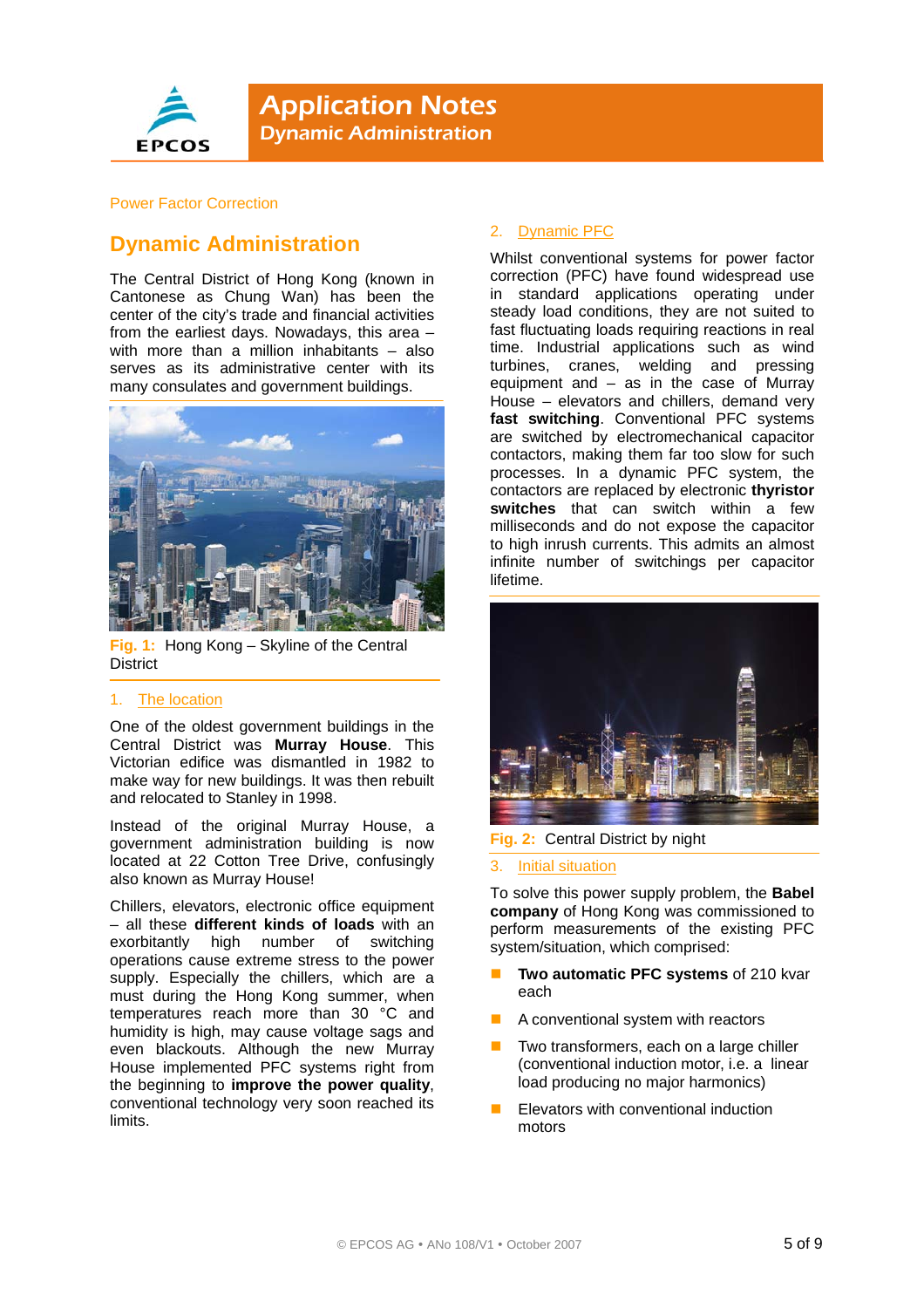

# **Application Notes**

Dynamic Administration

- A large number of **single-phase loads** with switched mode power supplies and other electronics, i.e. nonlinear loads producing typical harmonic distortions, especially of 3<sup>rd</sup> and 5<sup>th</sup> order
- **Load conditions:**  - Full load conditions could not be tested in the winter season
	- One of the two chillers was out of operation due to servicing
- Measurements and harmonic analysis were carried out during main office hours from 9.30 a.m. to 4.00 p.m.



**Fig. 3:** Example: Time graph of power factor without and with dynamic PFC

4. Measurements and harmonic analysis transformer TX1

Measuring devices (harmonic analyzer and digital multimeter) showed the following **values** for the existing systems:

# **Without dynamic PFC**

| <b>THD-V</b>                                                                  |              |  |  |
|-------------------------------------------------------------------------------|--------------|--|--|
| (total harmonic voltage distortion)                                           | $2.2\%$      |  |  |
| <b>THD-A</b>                                                                  |              |  |  |
| (total harmonic current distortion)                                           | 12%          |  |  |
| <b>Actual power factor (average</b><br>value during time of measurement)      | 0.85         |  |  |
| <b>Actual apparent current (average)</b><br>value during time of measurement) | 1,350 A      |  |  |
| Voltage:                                                                      | 374 V        |  |  |
| Putting into operation of individual stages:                                  |              |  |  |
| Stages 1 and 2                                                                | each 25 kvar |  |  |
| <b>Measured current:</b>                                                      | 34 A         |  |  |
| Stages 3, 4, 5 and 6                                                          | each 50 kvar |  |  |
| <b>Measured current:</b>                                                      | 68 A         |  |  |

# **Power Factor Controller Settings:**

| Delay time: | 1 second |
|-------------|----------|
| Tarqet PF:  | 0.98     |
| C/K value:  | 0.05     |

5. Measurements and harmonic analysis transformer TX2

# **Without dynamic PFC**

| <b>THD-V</b>                                                                 |              |
|------------------------------------------------------------------------------|--------------|
| (total harmonic voltage distortion)                                          | 2.2%         |
| <b>THD-A</b> (total harmonic current distortion) 14%                         |              |
| Actual power factor (average value<br>during time of measurement)            | 0.83         |
| <b>Actual apparent current (average</b><br>value during time of measurement) | 1,400 A      |
| Voltage:                                                                     | 376 V        |
| Putting into operation of individual stages:                                 |              |
| Stages 1 and 2                                                               | each 25 kvar |
| <b>Measured current:</b>                                                     | 34 A         |
| Stages 3, 4, 5 and 6                                                         | each 50 kvar |
| <b>Measured current:</b>                                                     | 68 A         |

# **Power Factor Controller Settings:**

| Delay time: | 640 milliseconds |
|-------------|------------------|
| Target PF:  | 0.98             |
| C/K value:  | 0.05             |



**Fig. 4:** Example: Time graph of apparent power without and with dynamic PFC

### 6. Customized design

Together with the facility management, Almen Ng and Carl Wong from the Babel company **defined the targets** for two dynamic PFC systems. In addition to stabilizing the power supply, the aim was also to improve the power factor in order to reduce: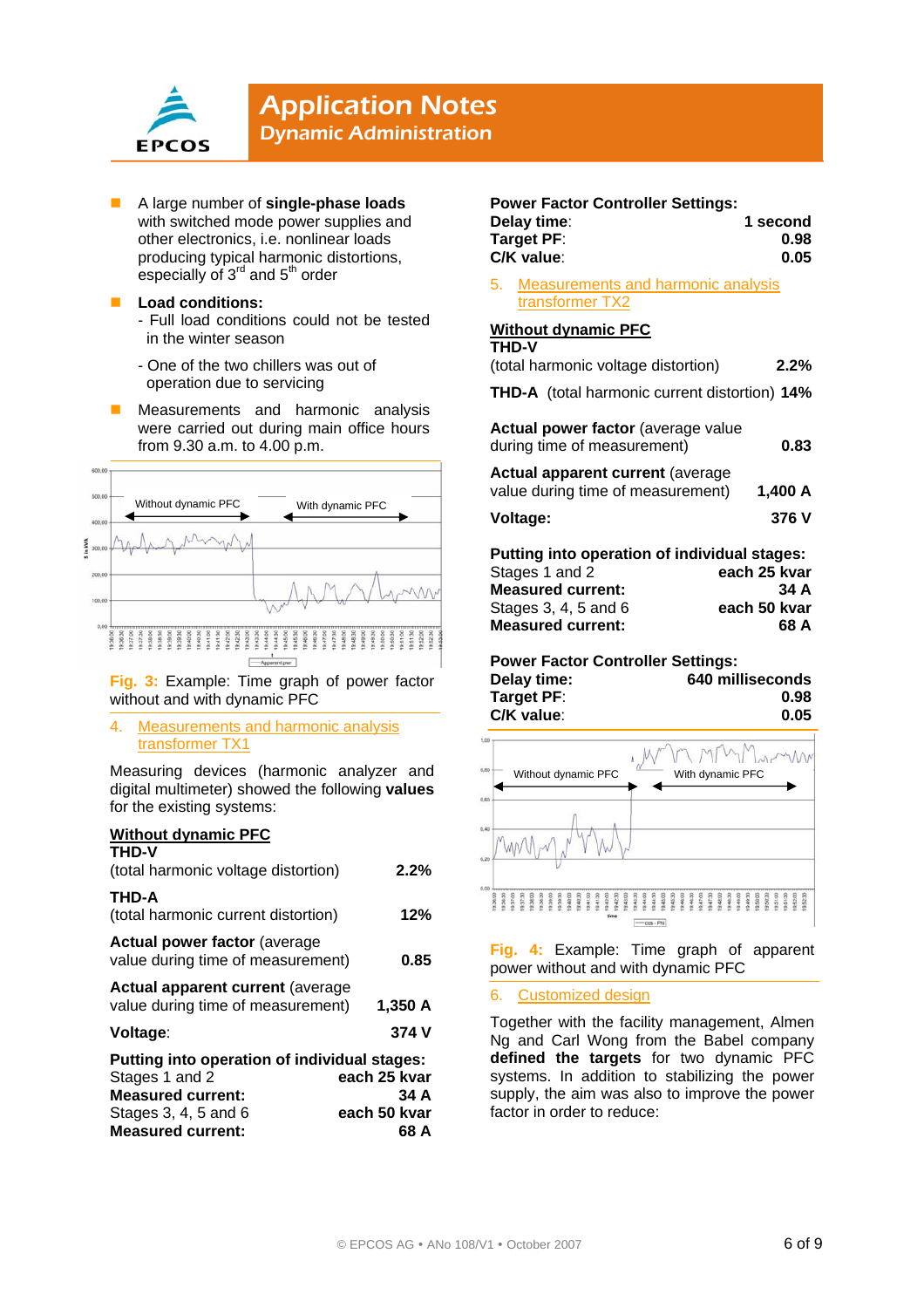

# **Application Notes** Dynamic Administration

- Consumption of reactive power
- Harmonic voltage distortion
- Harmonic current distortion

With these targets in mind, Babel designed and installed a customized solution for the new Murray House:

- 2 PFC systems each of 250 kvar
- Detuned, factor 7%, freq. 189 Hz

## **Key components:**

- **PREC capacitors PhaseCap**
- Thyristor modules of the TSM series
- PFC controller of the BR6000 series
- Harmonic filter reactors



**Fig. 5:** Power Quality Solutions: Key components for dynamic PFC

# 7. Results

| Measurement and harmonic analysis with a<br>new dynamic PFC system in operation on |         |  |  |
|------------------------------------------------------------------------------------|---------|--|--|
| transformer TX1<br><b>THD-V</b><br>(total harmonic voltage distortion)             | 1.5%    |  |  |
| <b>THD-A</b><br>(total harmonic current distortion)                                | 7%      |  |  |
| Actual power factor (average value<br>during time of measurement)                  | 0.95    |  |  |
| <b>Actual apparent current (average)</b><br>value during time of measurement)      | 1,100 A |  |  |
| Voltage:                                                                           | 380 V   |  |  |

## **Final test result on transformer TX1**

The initial targets were met:

- $\blacksquare$  The power factor improved from 0.85 to 0.95
- **Harmonic voltage distortion was reduced** by 32%
- Harmonic current distortion was reduced by 42%
- The apparent current was reduced by 250 A, which is equivalent to 18.5%

#### **Measurement and harmonic analysis with a new dynamic PFC system in operation on transformer TX2**

| uanoivinoi                                                                   |         |
|------------------------------------------------------------------------------|---------|
| THD-V<br>(total harmonic voltage distortion)                                 | $1.6\%$ |
| THD-A<br>(total harmonic current distortion)                                 | 10%     |
| Actual power factor (average value<br>during time of measurement)            | 0.92    |
| <b>Actual apparent current (average</b><br>value during time of measurement) | 1,150 A |
| Voltage:                                                                     | 379 V   |

# **Final test result transformer TX2**

The initial targets were met:

 $\blacksquare$  The power factor was improved from 0.83 to 0.92 Harmonic voltage distortion was reduced

by 28%

Harmonic current distortion was reduced by 29%

 The apparent current was reduced by 250 A, which is equivalent to 18%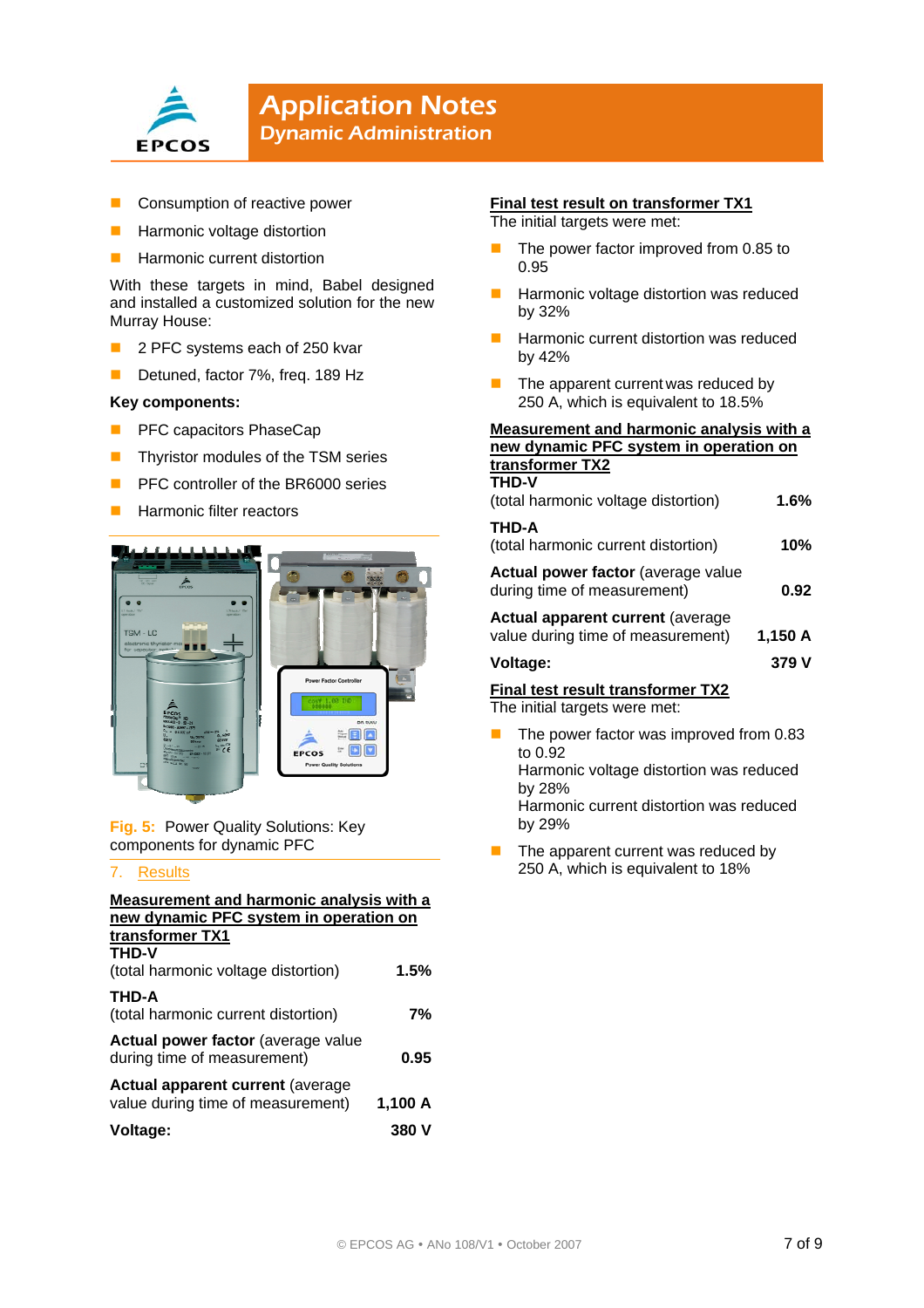

### 8. Conclusions

Although the initial targets of the facility management were fully realized, there is still room for improvement in the new Murray House: the measurements, installation and testing were performed during the winter when the chillers naturally do not operate at full power. Because the loads increase in summer, the two dynamic PFC systems were designed to allow simple extension according to actual needs. To maintain the improved power factors of 0.95 at transformer TX1 and 0.92 at transformer TX2, an extension of 100 – 250 kvar for both systems was recommended by Babel.

All key components for Power Quality Solutions from EPCOS are carefully harmonized with respect to each other. This allows simple and reliable upgrading of the dynamic PFC systems in Hong Kong's administration building.